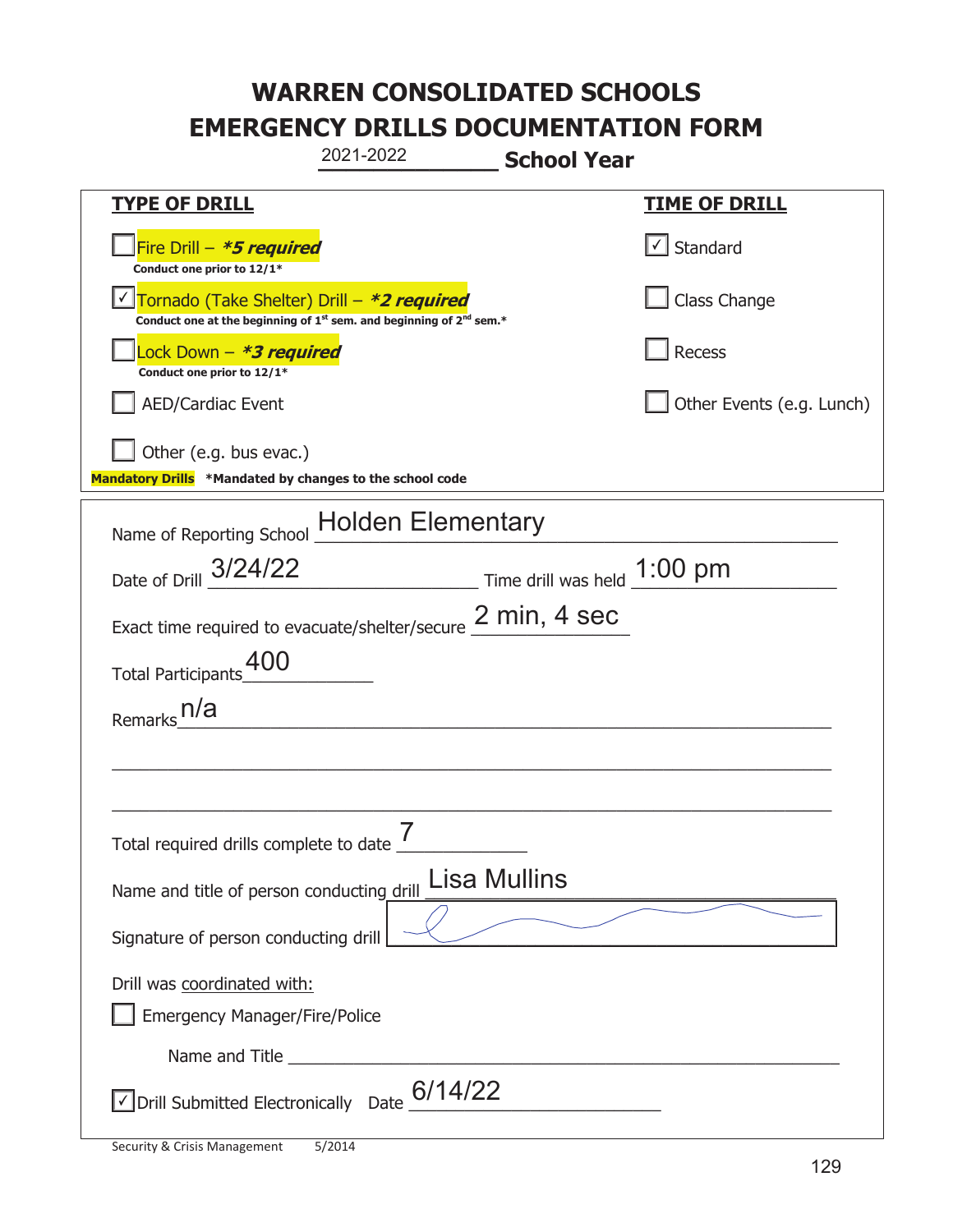| 2021-2022<br><b>School Year</b>                                                                                             |                           |  |
|-----------------------------------------------------------------------------------------------------------------------------|---------------------------|--|
| <b>TYPE OF DRILL</b>                                                                                                        | <u>TIME OF DRILL</u>      |  |
| <u> √ Fire Drill – <b>*5 required</b></u><br>Conduct one prior to 12/1*                                                     | $\cup$ Standard           |  |
| Tornado (Take Shelter) Drill – *2 required<br>Conduct one at the beginning of $1^{st}$ sem. and beginning of $2^{nd}$ sem.* | Class Change              |  |
| Lock Down - <b>*3 required</b><br>Conduct one prior to 12/1*                                                                | Recess                    |  |
| <b>AED/Cardiac Event</b>                                                                                                    | Other Events (e.g. Lunch) |  |
| Other (e.g. bus evac.)<br>Mandatory Drills *Mandated by changes to the school code                                          |                           |  |
| Name of Reporting School _ Holden                                                                                           |                           |  |
| $\frac{11.55}{100}$ Time drill was held $\frac{11.55}{100}$ am<br>Date of Drill 5/9/2022                                    |                           |  |
| Exact time required to evacuate/shelter/secure $\frac{2 \text{ min}}{2}$                                                    |                           |  |
| Total Participants 400                                                                                                      |                           |  |
| student pulled fire alarm and whole school was evacuated<br>Remarks                                                         |                           |  |
|                                                                                                                             |                           |  |
|                                                                                                                             |                           |  |
| Total required drills complete to date $\underline{\mathbf{5}}$                                                             |                           |  |
| <b>Cheryl Priemer, Principal</b><br>Name and title of person conducting drill                                               |                           |  |
| Signature of person conducting drill                                                                                        |                           |  |
| Drill was coordinated with:                                                                                                 |                           |  |
| Emergency Manager/Fire/Police                                                                                               |                           |  |
|                                                                                                                             |                           |  |
| $\vee$ Drill Submitted Electronically Date $\underline{\hspace{1mm}5/11/2022}$                                              |                           |  |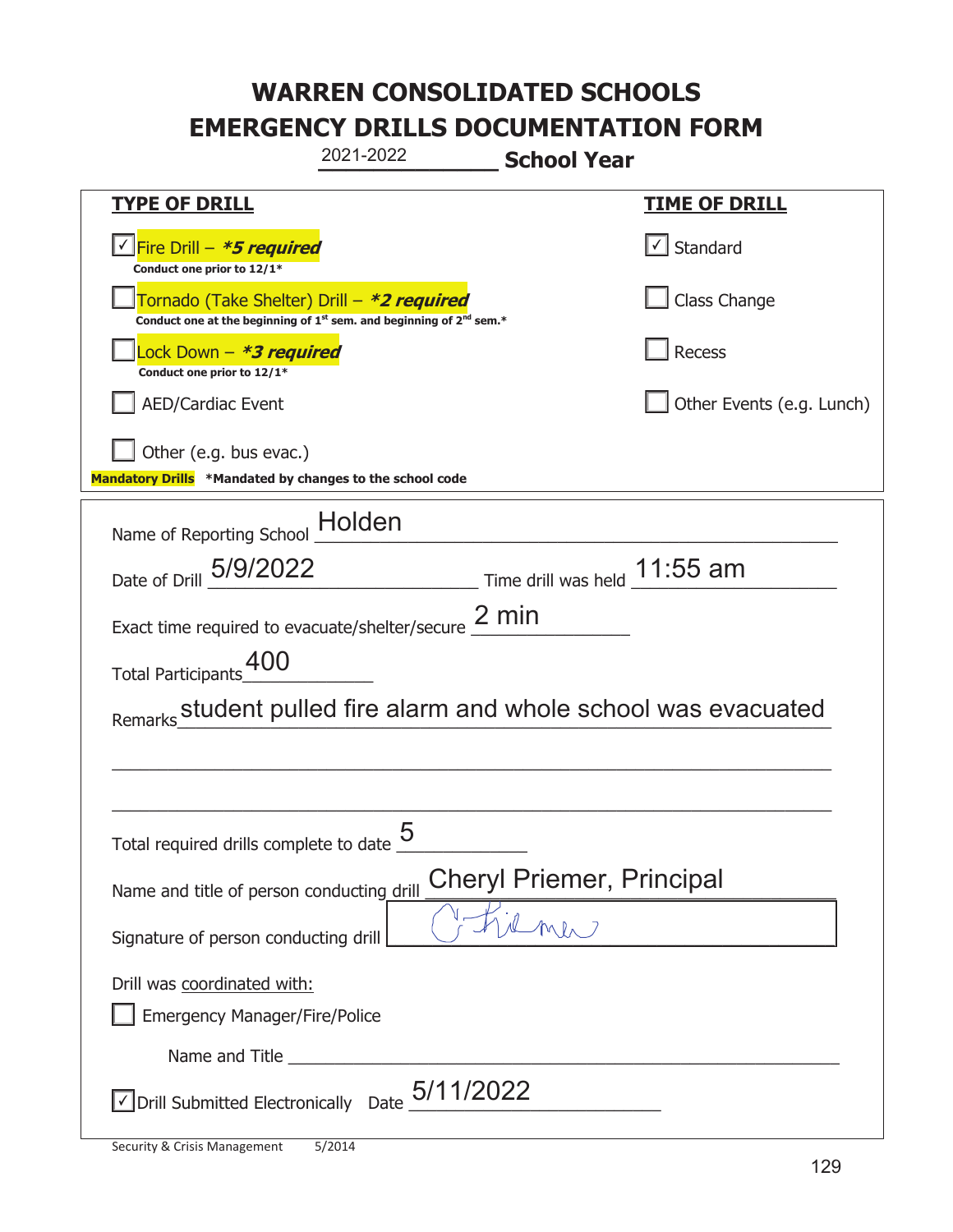| 2021-2022<br><b>School Year</b>                                                                                                           |                           |  |  |  |
|-------------------------------------------------------------------------------------------------------------------------------------------|---------------------------|--|--|--|
| <b>TYPE OF DRILL</b>                                                                                                                      | <b>TIME OF DRILL</b>      |  |  |  |
| <u>√ Fire Drill – <i>*5 required</i></u><br>Conduct one prior to 12/1*                                                                    | √ Standard                |  |  |  |
| Tornado (Take Shelter) Drill – *2 required<br>Conduct one at the beginning of 1 <sup>st</sup> sem. and beginning of 2 <sup>nd</sup> sem.* | Class Change              |  |  |  |
| ock Down – <b>*3 required</b><br>Conduct one prior to 12/1*                                                                               | Recess                    |  |  |  |
| <b>AED/Cardiac Event</b>                                                                                                                  | Other Events (e.g. Lunch) |  |  |  |
| Other (e.g. bus evac.)<br>Mandatory Drills *Mandated by changes to the school code                                                        |                           |  |  |  |
|                                                                                                                                           |                           |  |  |  |
| Holden<br>Name of Reporting School                                                                                                        |                           |  |  |  |
| $\frac{3:15 \text{ pm}}{}$<br>Date of Drill 4/29/2022                                                                                     |                           |  |  |  |
| Exact time required to evacuate/shelter/secure $\underline{\hspace{1em} 1\hspace{1em} min}$                                               |                           |  |  |  |
| 380<br><b>Total Participants</b>                                                                                                          |                           |  |  |  |
| Remarks                                                                                                                                   |                           |  |  |  |
| students exited the school well                                                                                                           |                           |  |  |  |
|                                                                                                                                           |                           |  |  |  |
| Δ<br>Total required drills complete to date $\Box$                                                                                        |                           |  |  |  |
| <b>Cheryl Priemer, Principal</b><br>Name and title of person conducting drill                                                             |                           |  |  |  |
| Threme<br>Signature of person conducting drill                                                                                            |                           |  |  |  |
| Drill was coordinated with:<br><b>Emergency Manager/Fire/Police</b>                                                                       |                           |  |  |  |
|                                                                                                                                           |                           |  |  |  |
| $\vee$ Drill Submitted Electronically Date $\frac{4/29/2022}{\cdots}$                                                                     |                           |  |  |  |

t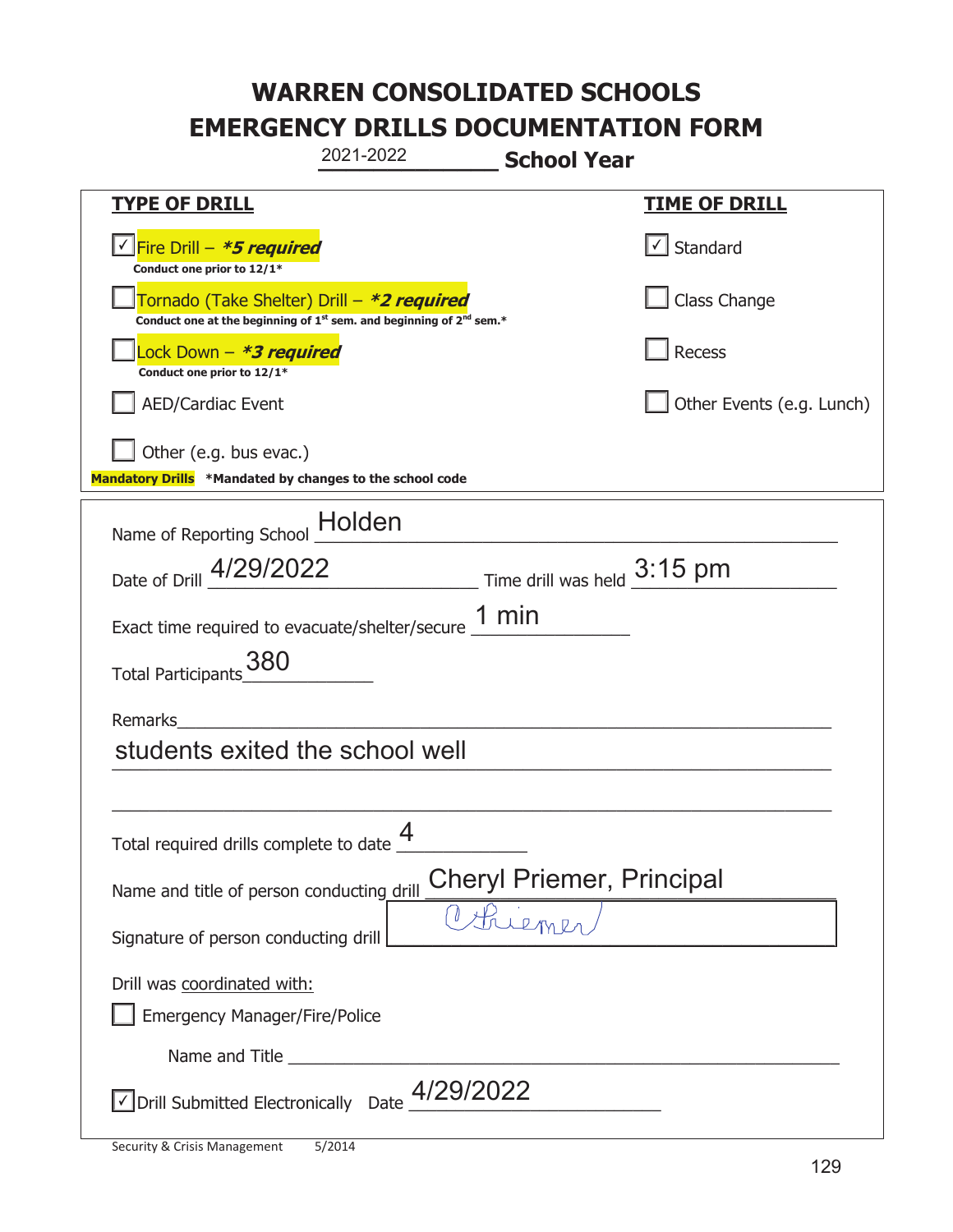| 2021-2022<br><b>School Year</b>                                                                                                           |                           |  |
|-------------------------------------------------------------------------------------------------------------------------------------------|---------------------------|--|
| <b>TYPE OF DRILL</b>                                                                                                                      | <b>TIME OF DRILL</b>      |  |
| Fire Drill - *5 required<br>Conduct one prior to 12/1*                                                                                    | $\lfloor$ Standard        |  |
| Tornado (Take Shelter) Drill – *2 required<br>Conduct one at the beginning of 1 <sup>st</sup> sem. and beginning of 2 <sup>nd</sup> sem.* | Class Change              |  |
| Lock Down - *3 required<br>Conduct one prior to 12/1*                                                                                     | Recess                    |  |
| <b>AED/Cardiac Event</b>                                                                                                                  | Other Events (e.g. Lunch) |  |
| Other (e.g. bus evac.)<br>Mandatory Drills *Mandated by changes to the school code                                                        |                           |  |
| Name of Reporting School Holden Elementary                                                                                                |                           |  |
| Date of Drill 4/18/2022 Time drill was held 2pm                                                                                           |                           |  |
| Exact time required to evacuate/shelter/secure $\underline{\hspace{1em} 1}$ min                                                           |                           |  |
| 400<br><b>Total Participants</b>                                                                                                          |                           |  |
| We did a traditional lockdown. Teachers and staff are very familiar with this ALICE drill.<br>Remarks                                     |                           |  |
|                                                                                                                                           |                           |  |
|                                                                                                                                           |                           |  |
| Total required drills complete to date $\frac{3}{5}$                                                                                      |                           |  |
| <b>Cheryl Priemer</b><br>Name and title of person conducting drill                                                                        |                           |  |
| Signature of person conducting drill                                                                                                      |                           |  |
| Drill was coordinated with:                                                                                                               |                           |  |
| <b>Emergency Manager/Fire/Police</b>                                                                                                      |                           |  |
|                                                                                                                                           |                           |  |
| $\sqrt{}$ Drill Submitted Electronically Date $\frac{4/19}{2022}$                                                                         |                           |  |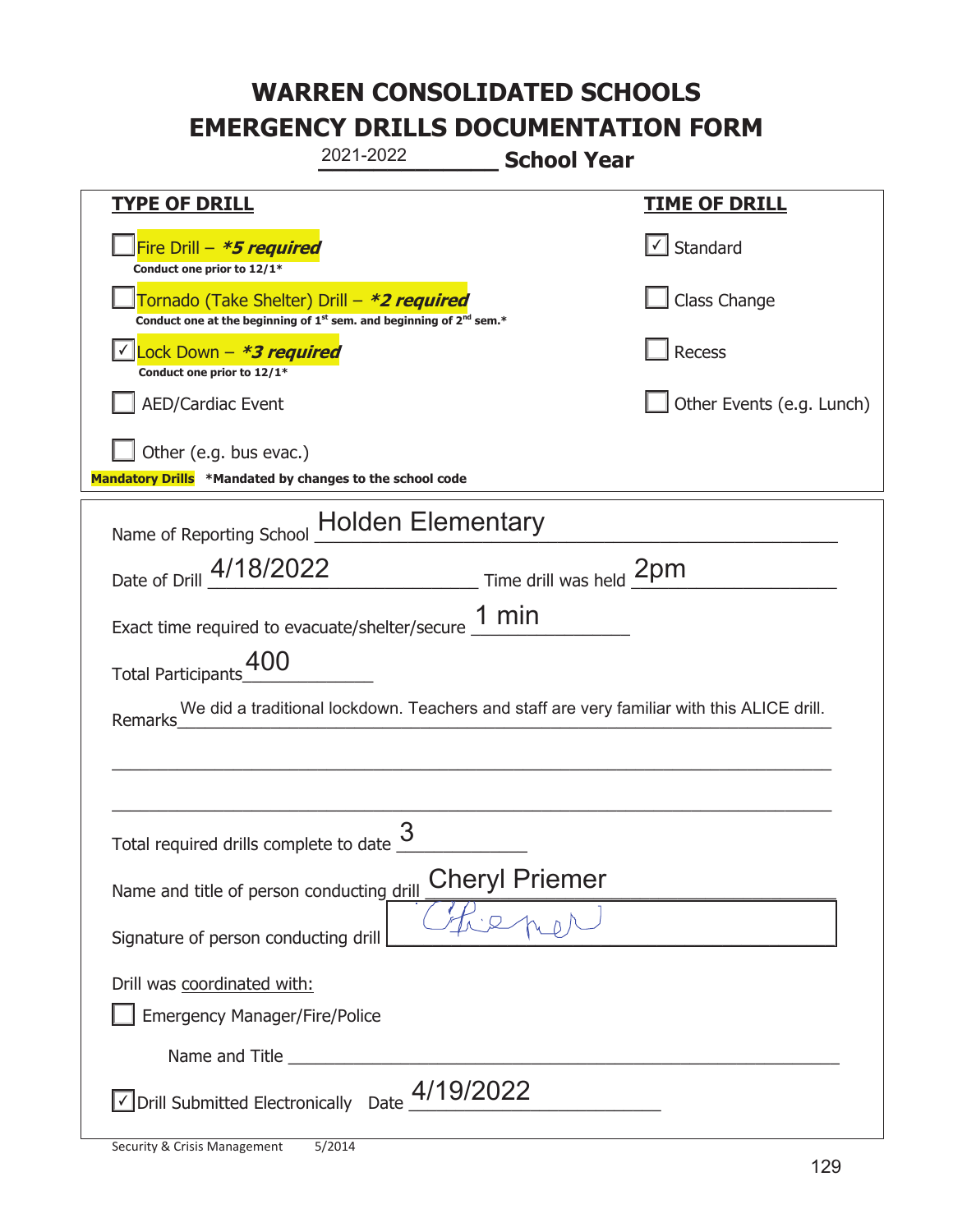| 2021-2022<br><b>School Year</b>                                                                                             |                              |  |
|-----------------------------------------------------------------------------------------------------------------------------|------------------------------|--|
| <b>TYPE OF DRILL</b>                                                                                                        | <u>TIME OF DRILL</u>         |  |
| Fire Drill $-$ *5 required<br>Conduct one prior to 12/1*                                                                    | $\vert \cdot \vert$ Standard |  |
| Tornado (Take Shelter) Drill – *2 required<br>Conduct one at the beginning of $1^{st}$ sem. and beginning of $2^{nd}$ sem.* | Class Change                 |  |
| Lock Down $-$ *3 required<br>Conduct one prior to 12/1*                                                                     | Recess                       |  |
| <b>AED/Cardiac Event</b>                                                                                                    | Other Events (e.g. Lunch)    |  |
| Other (e.g. bus evac.)<br>Mandatory Drills *Mandated by changes to the school code                                          |                              |  |
| Holden<br>Name of Reporting School                                                                                          |                              |  |
| Date of Drill 1/20/22<br>Time drill was held $2:00$ pm                                                                      |                              |  |
| Exact time required to evacuate/shelter/secure <b>immediately</b>                                                           |                              |  |
| Total Participants <sup>400</sup>                                                                                           |                              |  |
| Remarks We practiced the Lockout protocol.                                                                                  |                              |  |
| All staff and students stayed inside and keep their blinds closed.                                                          |                              |  |
| No students were visible from the outside.                                                                                  |                              |  |
| ႒<br>Total required drills complete to date $\leq$                                                                          |                              |  |
| <b>Cheryl Priemer</b><br>Name and title of person conducting drill                                                          |                              |  |
| Signature of person conducting drill                                                                                        |                              |  |
| Drill was coordinated with:                                                                                                 |                              |  |
| <b>Emergency Manager/Fire/Police</b>                                                                                        |                              |  |
|                                                                                                                             |                              |  |
| 1/20/22<br>$\sqrt{}$ Drill Submitted Electronically Date                                                                    |                              |  |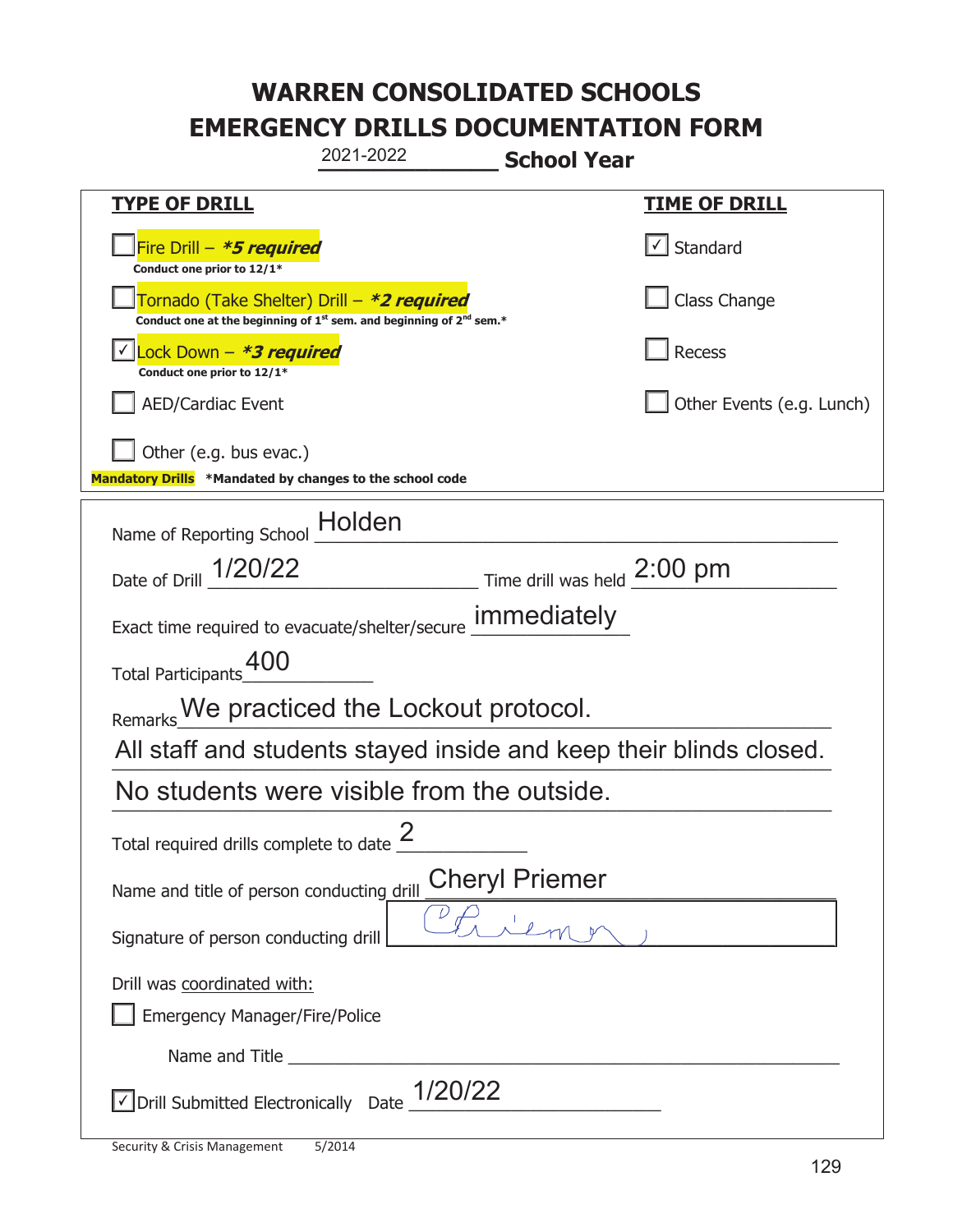| 2021-2022<br><b>School Year</b>                                                                                                           |                              |  |
|-------------------------------------------------------------------------------------------------------------------------------------------|------------------------------|--|
| <b>TYPE OF DRILL</b>                                                                                                                      | <u>TIME OF DRILL</u>         |  |
| Fire Drill - *5 required<br>Conduct one prior to 12/1*                                                                                    | $\vert \cdot \vert$ Standard |  |
| Tornado (Take Shelter) Drill - *2 required<br>Conduct one at the beginning of 1 <sup>st</sup> sem. and beginning of 2 <sup>nd</sup> sem.* | Class Change                 |  |
| Lock Down – <b><i>*3 required</i></b><br>Conduct one prior to 12/1*                                                                       | <b>Recess</b>                |  |
| <b>AED/Cardiac Event</b>                                                                                                                  | Other Events (e.g. Lunch)    |  |
| Other (e.g. bus evac.)<br>Mandatory Drills *Mandated by changes to the school code                                                        |                              |  |
| Name of Reporting School Holden Elementary                                                                                                |                              |  |
| Date of Drill _ 1/18/2022<br>Time drill was held Various                                                                                  |                              |  |
| Exact time required to evacuate/shelter/secure $2$ min                                                                                    |                              |  |
| Total Participants_00                                                                                                                     |                              |  |
| teachers coordinated with each other<br>Remarks                                                                                           |                              |  |
| times that would work for our interior room classes and not cause a super spreader event.                                                 |                              |  |
| Most classes held their drill between 10 am and 11:30 am. This made it much easier for me to observe.                                     |                              |  |
| ◢<br>Total required drills complete to date                                                                                               |                              |  |
| <b>Cheryl Priemer</b><br>Name and title of person conducting drill                                                                        |                              |  |
| Signature of person conducting drill                                                                                                      |                              |  |
| Drill was coordinated with:<br>Emergency Manager/Fire/Police                                                                              |                              |  |
|                                                                                                                                           |                              |  |
| 1/18/2022<br>√ Drill Submitted Electronically Date                                                                                        |                              |  |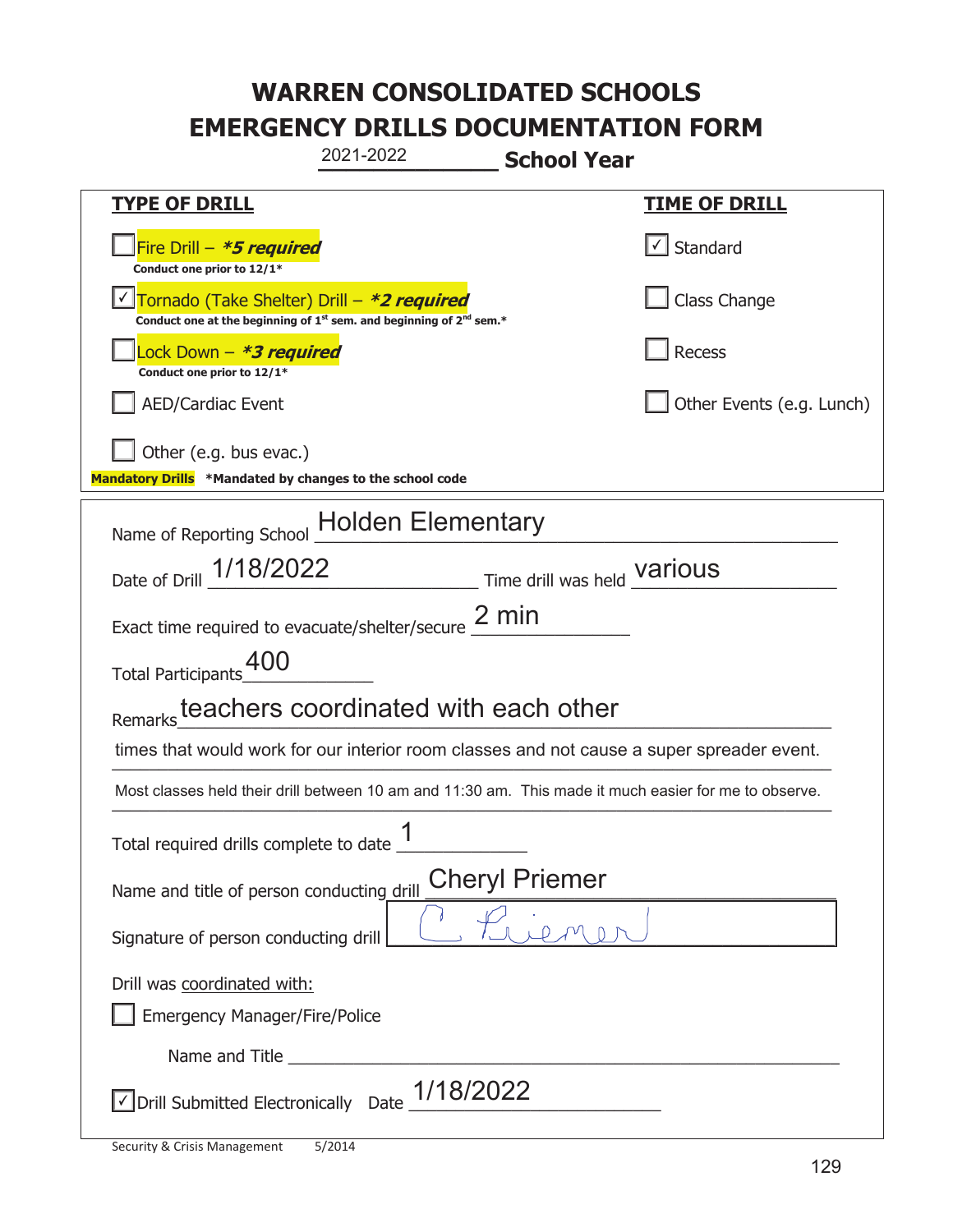|                                                                                             | 2021-2022                                                                     | <b>School Year</b>                                             |                                  |
|---------------------------------------------------------------------------------------------|-------------------------------------------------------------------------------|----------------------------------------------------------------|----------------------------------|
| <b>TYPE OF DRILL</b>                                                                        |                                                                               |                                                                | <u>TIME OF DRILL</u>             |
| √Fire Drill – <i>*<b>5 required</b></i><br>Conduct one prior to 12/1*                       |                                                                               |                                                                | Standard                         |
| Tornado (Take Shelter) Drill – *2 required                                                  | Conduct one at the beginning of $1^{st}$ sem. and beginning of $2^{nd}$ sem.* |                                                                | Class Change                     |
| Lock Down – <b>*<i>3 required</i></b><br>Conduct one prior to 12/1*                         |                                                                               |                                                                | Recess                           |
| <b>AED/Cardiac Event</b>                                                                    |                                                                               |                                                                | $\cup$ Other Events (e.g. Lunch) |
| Other (e.g. bus evac.)<br>Mandatory Drills *Mandated by changes to the school code          |                                                                               |                                                                |                                  |
| Name of Reporting School _Holden                                                            |                                                                               |                                                                |                                  |
| Date of Drill 11/17/21                                                                      |                                                                               | $\frac{11.45}{100}$ Time drill was held $\frac{11.45}{100}$ am |                                  |
| Exact time required to evacuate/shelter/secure $\underline{\hspace{1em} 1\hspace{1em} min}$ |                                                                               |                                                                |                                  |
| Total Participants_400                                                                      |                                                                               |                                                                |                                  |
| Remarks                                                                                     | This drill occurred while 100 students were at lunch.                         |                                                                |                                  |
| The lunch supervisors did a great job. It was also                                          |                                                                               |                                                                |                                  |
| WOF dismissal time - so some of the PreK parents were a bit surprised.                      |                                                                               |                                                                |                                  |
| Total required drills complete to date                                                      | 3                                                                             |                                                                |                                  |
| <b>Cheryl Priemer</b><br>Name and title of person conducting drill                          |                                                                               |                                                                |                                  |
| Signature of person conducting drill                                                        |                                                                               |                                                                |                                  |
| Drill was coordinated with:<br><b>Emergency Manager/Fire/Police</b>                         |                                                                               |                                                                |                                  |
|                                                                                             |                                                                               |                                                                |                                  |
| √ Drill Submitted Electronically Date                                                       | 11/17/2021                                                                    |                                                                |                                  |

t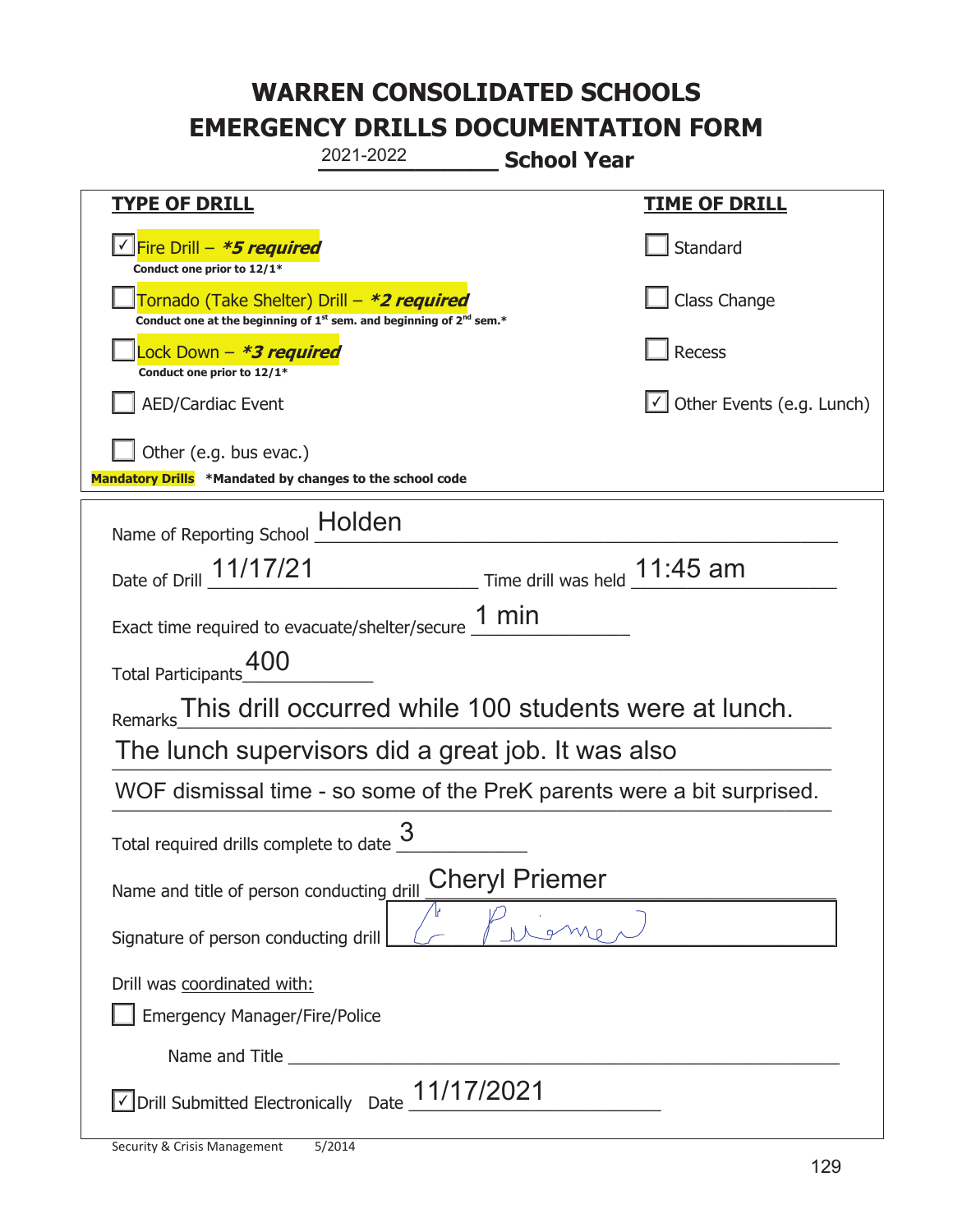| 2021-2022<br><b>School Year</b>                                                                                                           |                                |  |
|-------------------------------------------------------------------------------------------------------------------------------------------|--------------------------------|--|
| <b>TYPE OF DRILL</b>                                                                                                                      | <u>TIME OF DRILL</u>           |  |
| Fire Drill - *5 required<br>Conduct one prior to 12/1*                                                                                    | $\checkmark$ Standard          |  |
| Tornado (Take Shelter) Drill – *2 required<br>Conduct one at the beginning of 1 <sup>st</sup> sem. and beginning of 2 <sup>nd</sup> sem.* | Class Change                   |  |
| Lock Down - *3 required<br>Conduct one prior to 12/1*                                                                                     | Recess                         |  |
| <b>AED/Cardiac Event</b>                                                                                                                  | Other Events (e.g. Lunch)      |  |
| Other (e.g. bus evac.)<br>Mandatory Drills *Mandated by changes to the school code                                                        |                                |  |
| Holden<br>Name of Reporting School                                                                                                        |                                |  |
| Date of Drill 11/8/2021                                                                                                                   | Time drill was held $10:25$ am |  |
| Exact time required to evacuate/shelter/secure 1 min                                                                                      |                                |  |
| Total Participants <sup>400</sup>                                                                                                         |                                |  |
| We announced the drill would start in 2 min which led to staff turning off lights and barracading in their classrooms.<br>Remarks         |                                |  |
| Need to revisit with staff procedures.                                                                                                    |                                |  |
|                                                                                                                                           |                                |  |
| 4<br>Total required drills complete to date                                                                                               |                                |  |
| cheryl priemer<br>Name and title of person conducting drill                                                                               |                                |  |
| Signature of person conducting drill                                                                                                      |                                |  |
| Drill was coordinated with:                                                                                                               |                                |  |
| <b>Emergency Manager/Fire/Police</b>                                                                                                      |                                |  |
|                                                                                                                                           |                                |  |
| 11/8/2021<br>√ Drill Submitted Electronically Date                                                                                        |                                |  |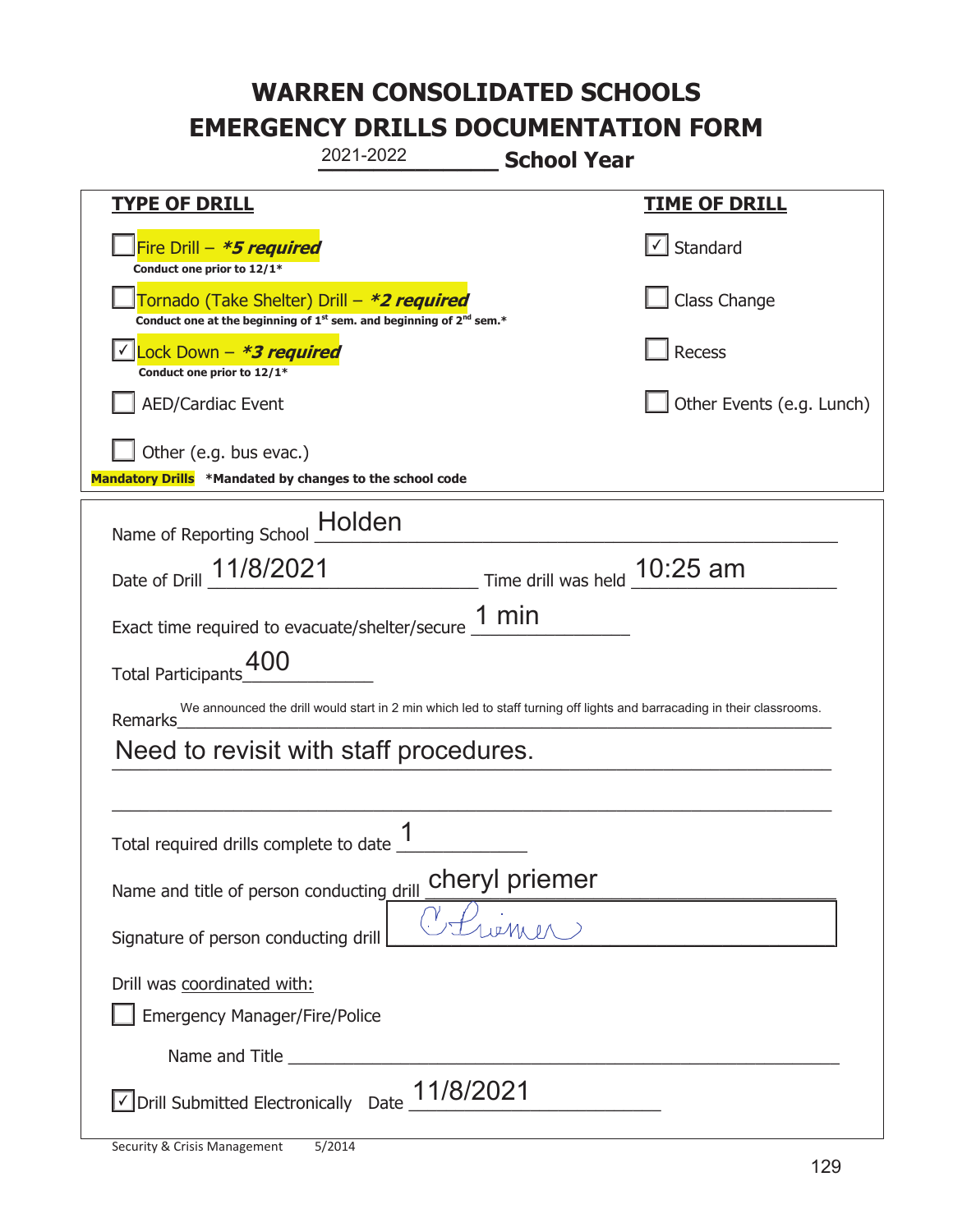|                                                                                    | 2021-2022                                                                                   | <b>School Year</b>    |                           |
|------------------------------------------------------------------------------------|---------------------------------------------------------------------------------------------|-----------------------|---------------------------|
| <b>TYPE OF DRILL</b>                                                               |                                                                                             |                       | <b>TIME OF DRILL</b>      |
| <u>√ Fire Drill – <i>*5 required</i></u><br>Conduct one prior to 12/1*             |                                                                                             |                       | Standard                  |
| Tornado (Take Shelter) Drill – *2 required                                         | Conduct one at the beginning of 1 <sup>st</sup> sem. and beginning of 2 <sup>nd</sup> sem.* |                       | Class Change              |
| ock Down – <b>*<i>3 required</i></b><br>Conduct one prior to 12/1*                 |                                                                                             |                       | <b>Recess</b>             |
| <b>AED/Cardiac Event</b>                                                           |                                                                                             |                       | Other Events (e.g. Lunch) |
| Other (e.g. bus evac.)<br>Mandatory Drills *Mandated by changes to the school code |                                                                                             |                       |                           |
| Name of Reporting School Holden                                                    |                                                                                             |                       |                           |
| Date of Drill 10/14/2021                                                           | Time drill was held 9:27 am                                                                 |                       |                           |
| Exact time required to evacuate/shelter/secure $\underline{\hspace{1em} 1}$ min    |                                                                                             |                       |                           |
| <b>Total Participants</b>                                                          |                                                                                             |                       |                           |
| Remarks                                                                            |                                                                                             |                       |                           |
|                                                                                    |                                                                                             |                       |                           |
| Total required drills complete to date $\frac{2}{3}$                               |                                                                                             |                       |                           |
| Name and title of person conducting drill                                          |                                                                                             | <b>Cheryl Priemer</b> |                           |
| Signature of person conducting drill                                               |                                                                                             | smar                  |                           |
| Drill was coordinated with:<br><b>Emergency Manager/Fire/Police</b>                |                                                                                             |                       |                           |
|                                                                                    |                                                                                             |                       |                           |
| √ Drill Submitted Electronically                                                   | 10/14/2021<br>Date                                                                          |                       |                           |